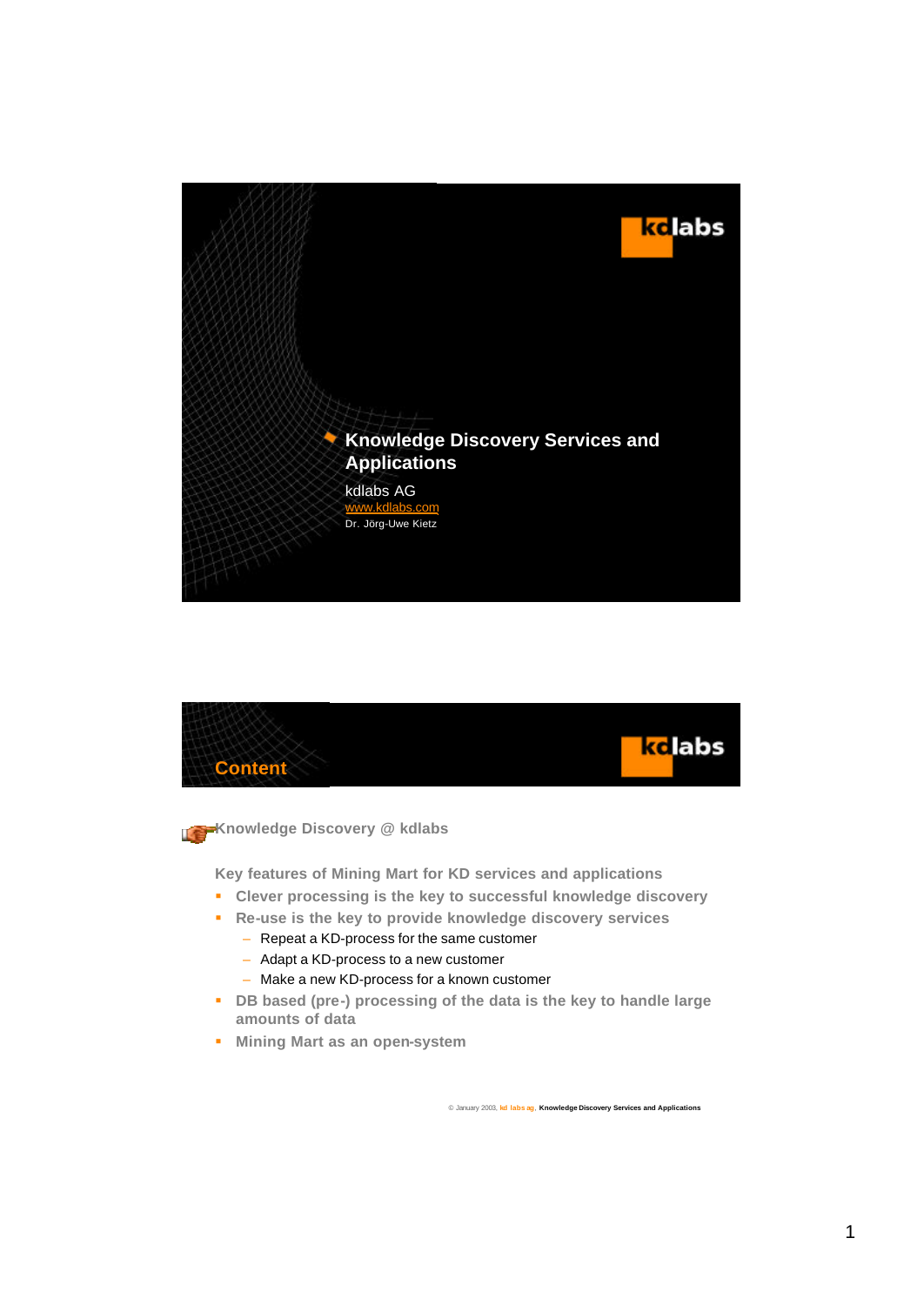



- ß **kdlabs AG was founded in July 2000 to deliver services and to develop applications in the area of Knowledge Discovery Services (KD) and Knowledge Discovery Application (KDA).**
- **EXECUTE: Kdlabs core competence is KD and KDA. In addition, kdlabs staff has extensive experience in complementary fields, such as Marketing and Marketing Research, CRM and e-CRM, Data Warehousing and Application Integration.**
- $\bullet$  While kdlabs is vendor-independent, it is part of a strong partner **network when it comes to the implementation of complete KDAand CRM-solutions.**



- ß **kdlabs is driven by the basic understanding that data are being accumulated at a dramatic pace - but there is a general lack of expertise in extracting useful information and knowledge from the rapidly growing volume of data.**
- ß **kdlabs is focused on the extraction of knowledge from different data sources and from large volumes of data to enable its customers to act smarter and faster in their markets and therefore to increase their profit.**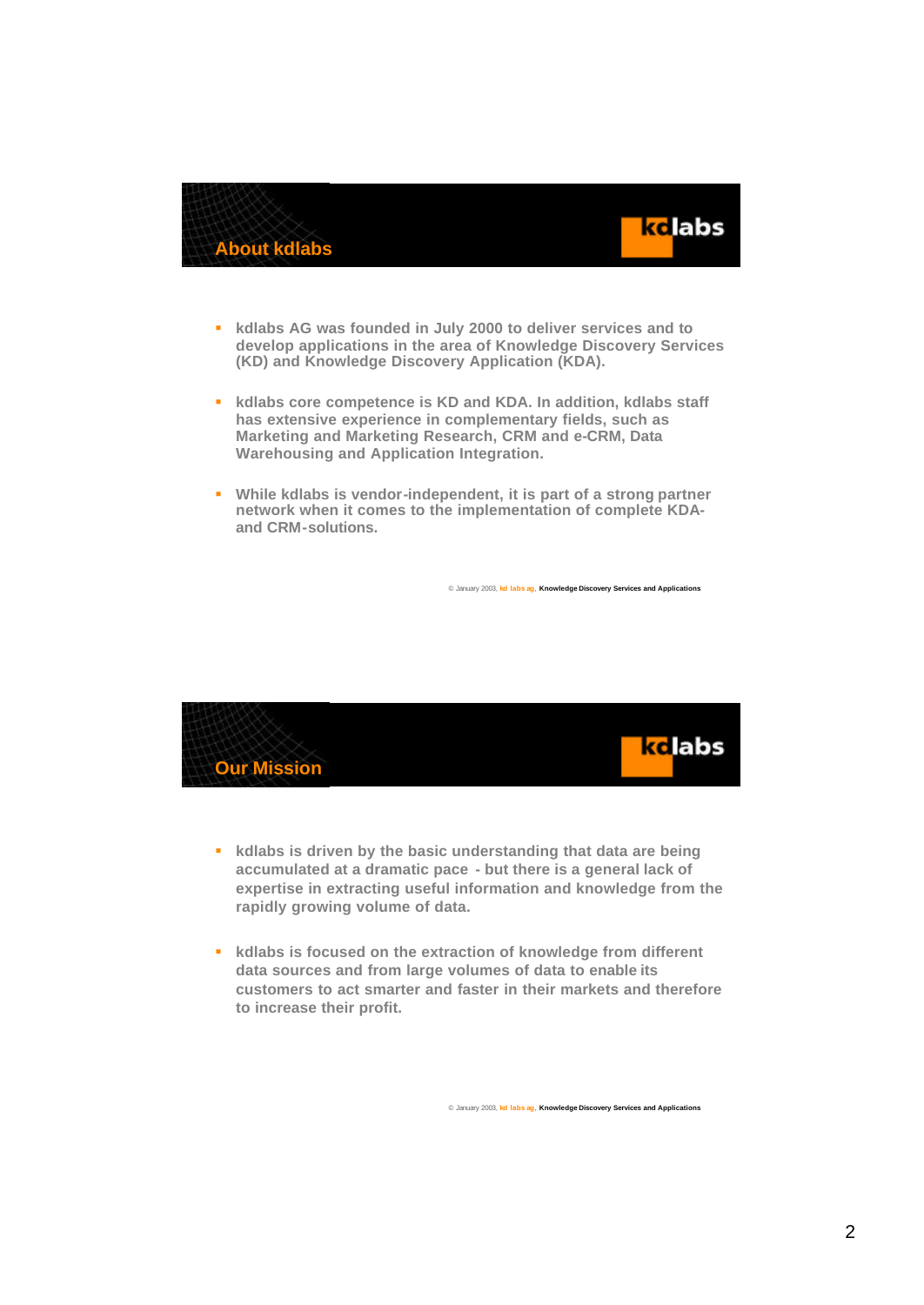### **Knowledge Discovery & Application**



- $\blacksquare$  In short, kdlabs
	- extracts available data from company's databases,
	- integrates and analyses these data and
	- delivers useful and valuable results back to the company.
- $\blacksquare$  In addition, kdlabs
	- implements analytical results into the company's business processes,
	- enables the company to act faster and more precise in the markets and
	- therefore optimizes the company's profitability.

© January 2003, **kd labs ag**, **Knowledge Discovery Services and Applications**

**k**clabs

# ke labs **Focus on application fields**

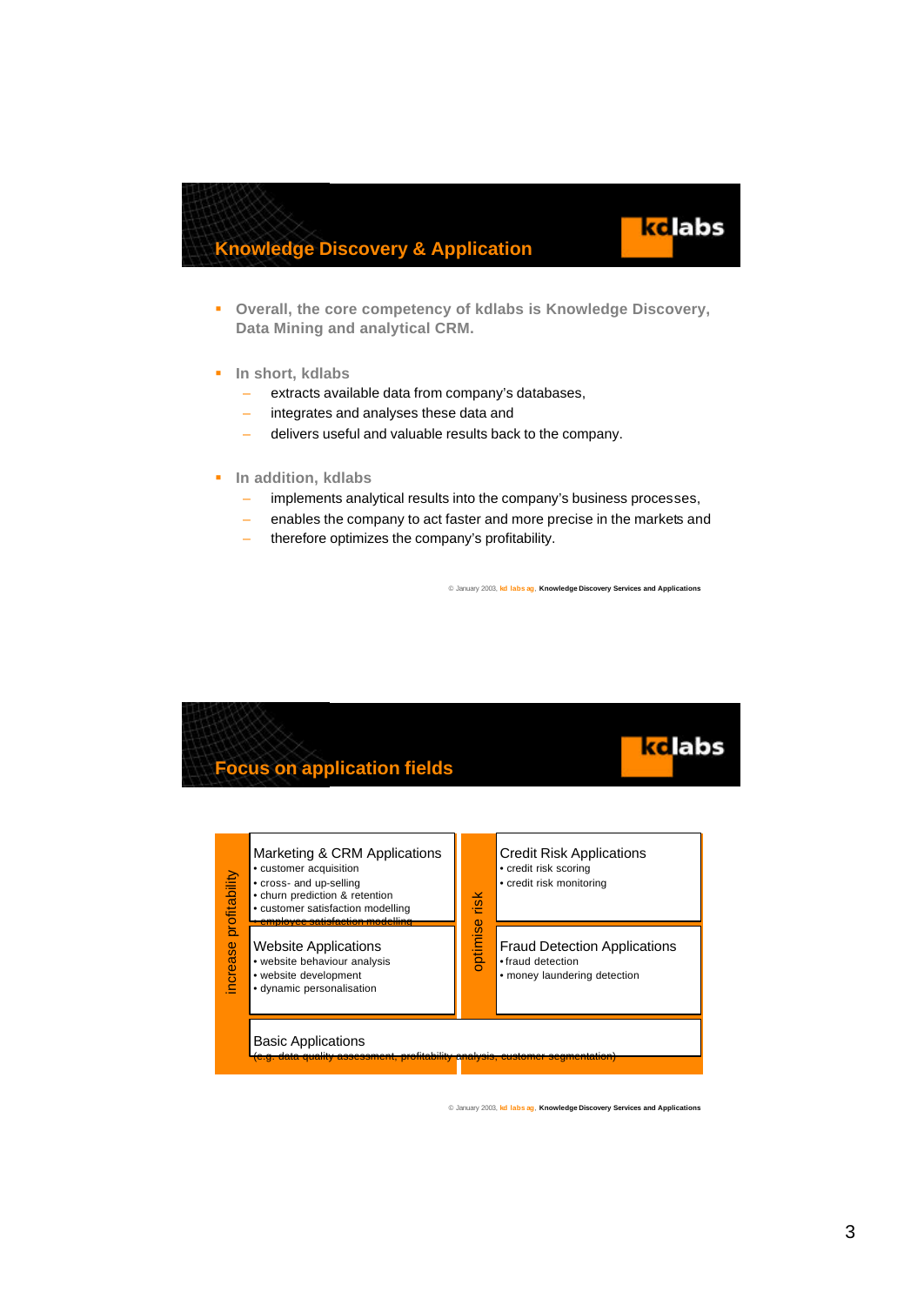



**Knowledge Discovery @ kdlabs**

**Key features of Mining Mart for KD services and applications**

- ß **Clever processing is the key to successful knowledge discovery**
- ß **Re-use is the key to provide knowledge discovery services**
	- Repeat a KD-process for the same customer
	- Adapt a KD-process to a new customer
	- Make a new KD-process for a known customer
- **B** DB based (pre-) processing of the data is the key to handle large **amounts of data**
- **KID Mining Mart as an open-system**

 $$1$ 

 $\overline{31}$ 

Ş ġ

 $\overline{s}$ 

Lin Log(CPE)

Rule(CPE)

NRICPE

DT(CPE)

© January 2003, **kd labs ag**, **Knowledge Discovery Services and Applications**



| fit   | %Gain   | Plan                     | <b>IProfit</b> | %Gain   |
|-------|---------|--------------------------|----------------|---------|
| 6,919 | 34.48   | $+ NN$                   | \$14,914       | 41.2    |
| 1.968 | 13.33   | Log(CPE) + Lin           | \$14,778       | 39.9    |
| 0.520 | $-0.37$ | Rule(CPE) + NN \$13,672  |                | $^{14}$ |
| 9.924 | $-6.02$ | Rule(CPE) + Lin \$13,456 |                | 4.      |
| 9,538 | $-9.68$ | $(CPE) + NN$ \$11,055    |                | 4.6     |
| 8 40A | 10.54   |                          |                |         |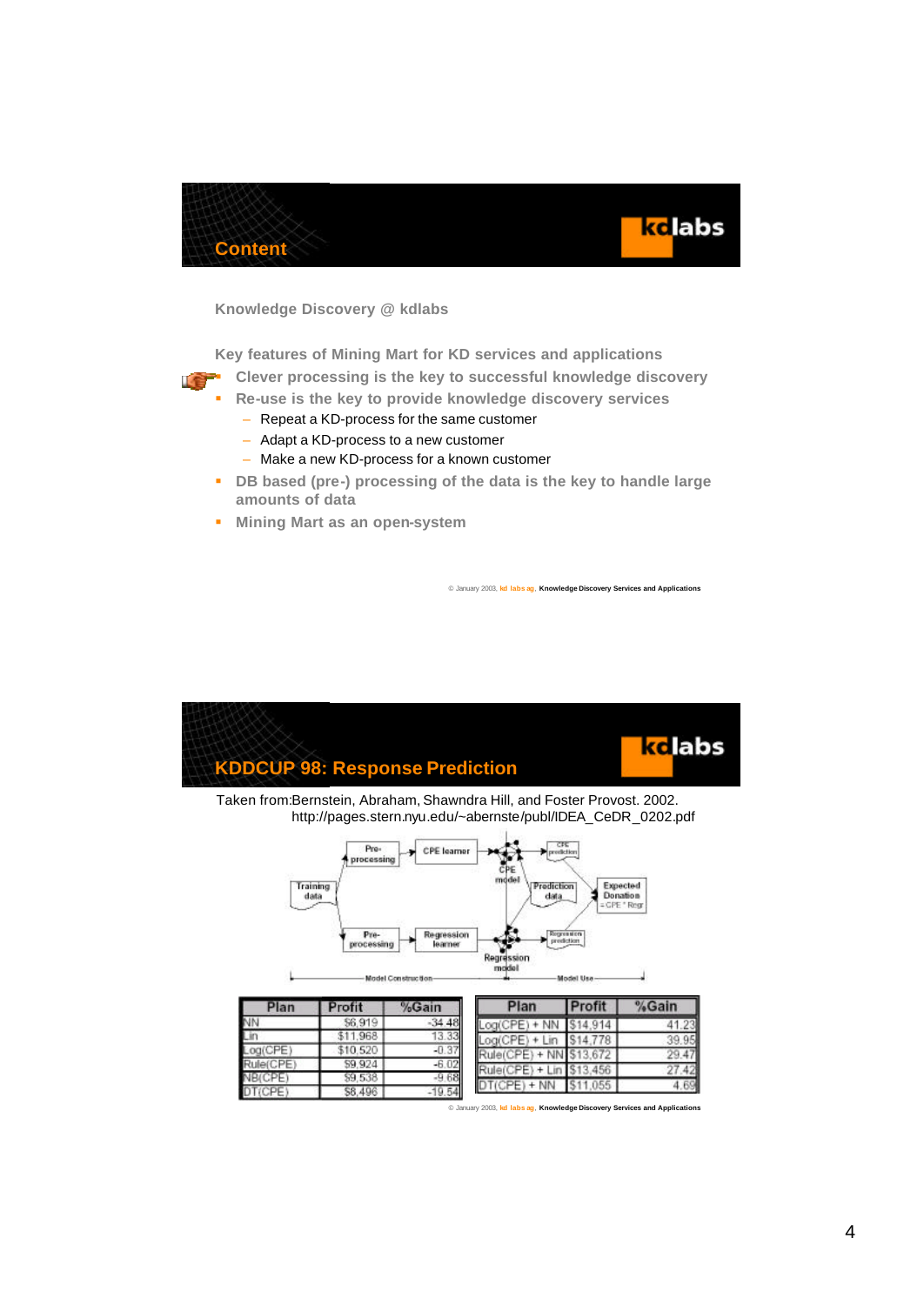



**Knowledge Discovery @ kdlabs**

**Key features of Mining Mart for KD services and applications**

ß **Clever preprocessing is the key to successful knowledge discovery**



- ß **Re-use is the key to provide knowledge discovery services**
	- Repeat a KD-process for the same customer
	- Adapt a KD-process to a new customer
	- Make a new KD-process for a known customer
- **B** DB based (pre-) processing of the data is the key to handle large **amounts of data**
- **KED Mining Mart as an open-system**

© January 2003, **kd labs ag**, **Knowledge Discovery Services and Applications**



CRISP-DM http://www.crisp-dm.org/

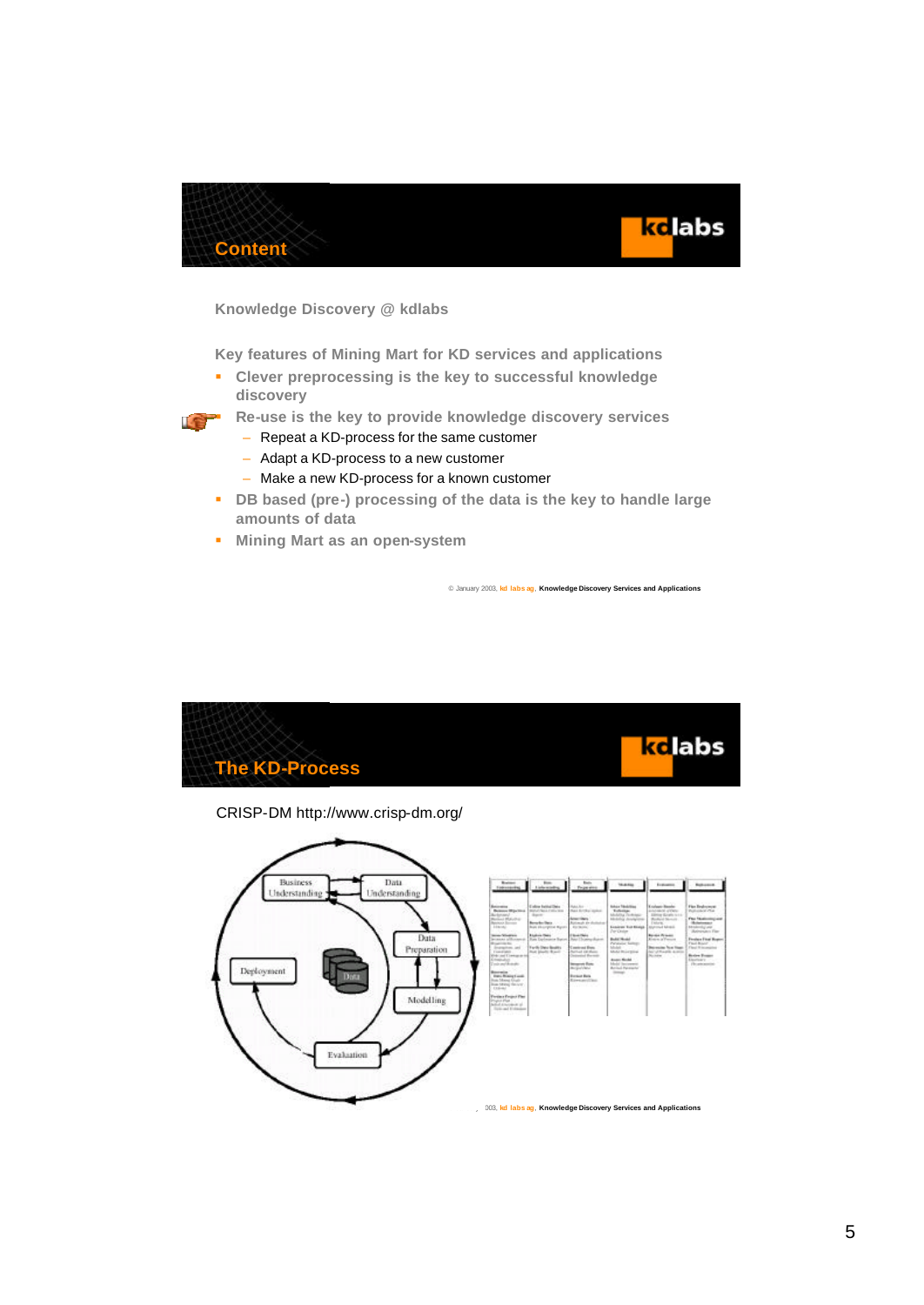### **Process Step Duration and Importance**

|                                 | <b>Time</b> |            |
|---------------------------------|-------------|------------|
| From D. Pyle:                   |             | Importance |
| <b>Business understanding</b>   | 20          | 80         |
| a) Exploring the problem        | 10          | 15         |
| b) Exploring the solution       | 9           | 14         |
| c) Implementation specification | 1           | 51         |
| Data preparation & mining       | 80          | 20         |
| d) Data exploration             | 15          | 3          |
| e) Data preparation             | 60          | 15         |
| Modeling (data mining)          | 5           | 2          |

- ⇒ **The numbers are idealized, but reflect our experiences**
- ⇒ **Doing CRISP-DM each time from scratch is not cost-effective**

© January 2003, **kd labs ag**, **Knowledge Discovery Services and Applications**

kelabs



**Knowledge Discovery @ kdlabs**

**Key features of Mining Mart for KD services and applications**

- ß **Clever processing is the key to successful knowledge discovery**
- ß **Re-use is the key to provide knowledge discovery services**
	- Repeat a KD-process for the same customer
	- Adapt a KD-process to a new customer
	- Make a new KD-process for a known customer
- **B** DB based (pre-) processing of the data is the key to handle large **amounts of data**
- **KET Mining Mart as an open-system**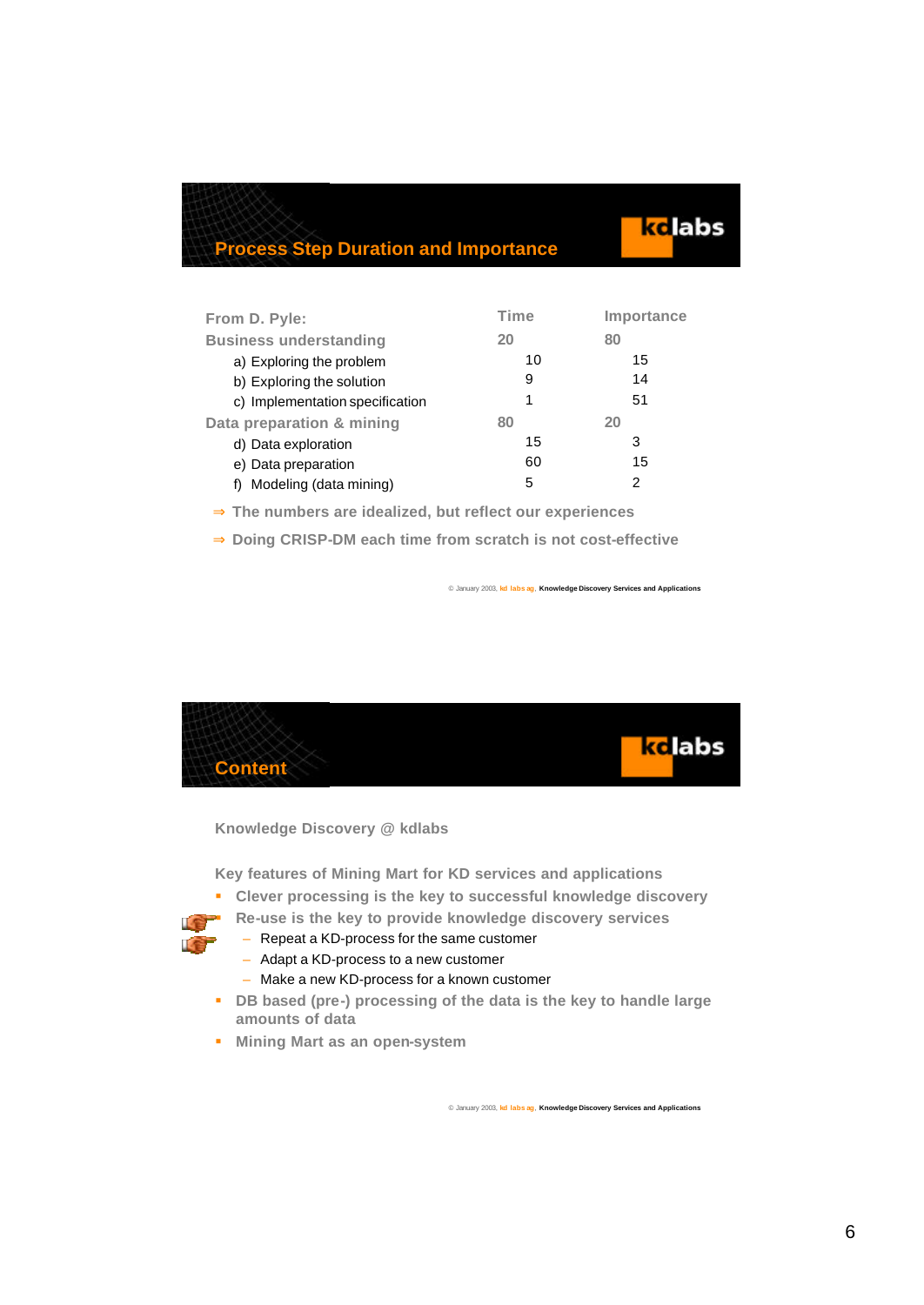kclabs

### **CRM & Customer segmentation**



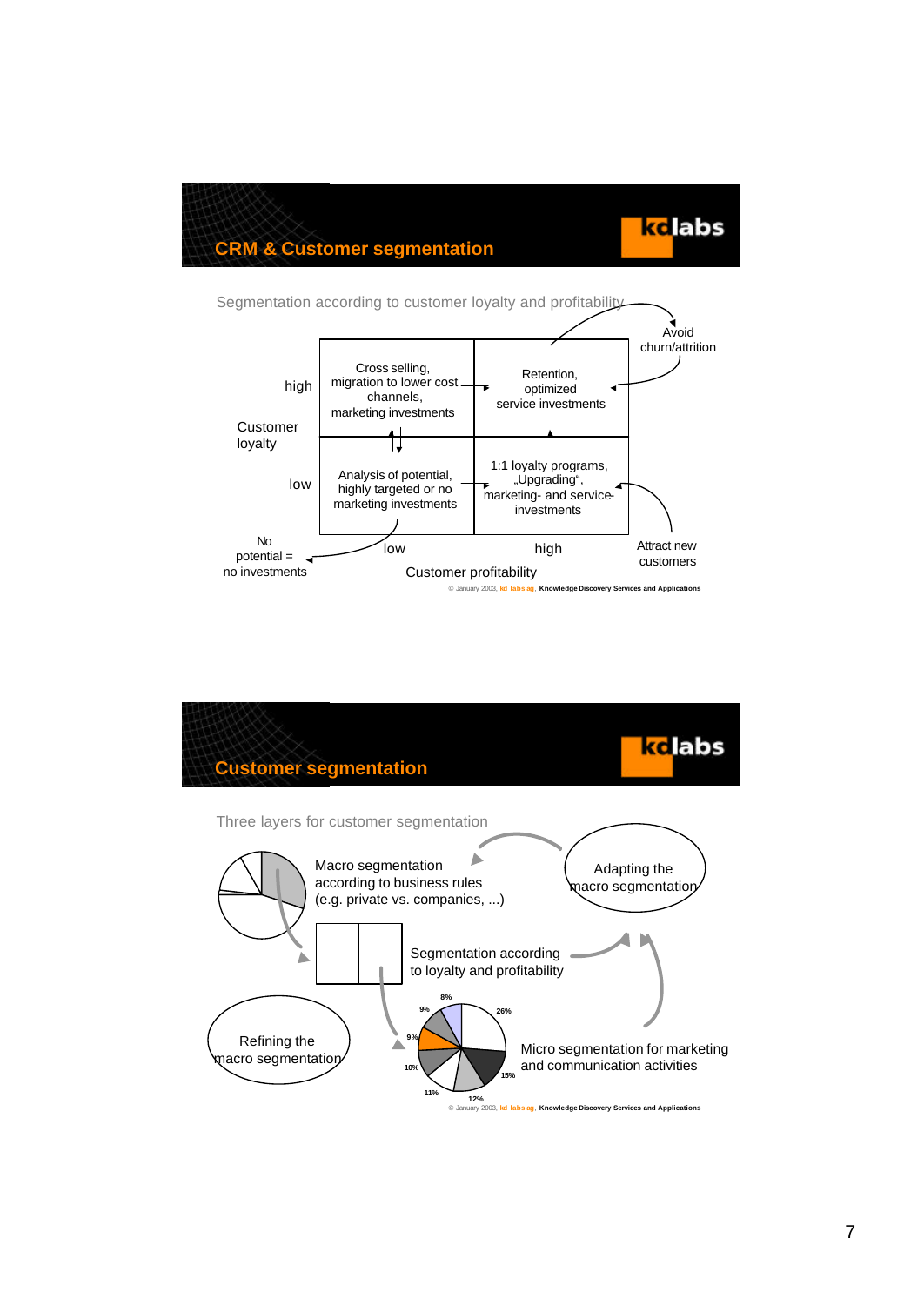



Segmentation in lower retail banking: potential applications



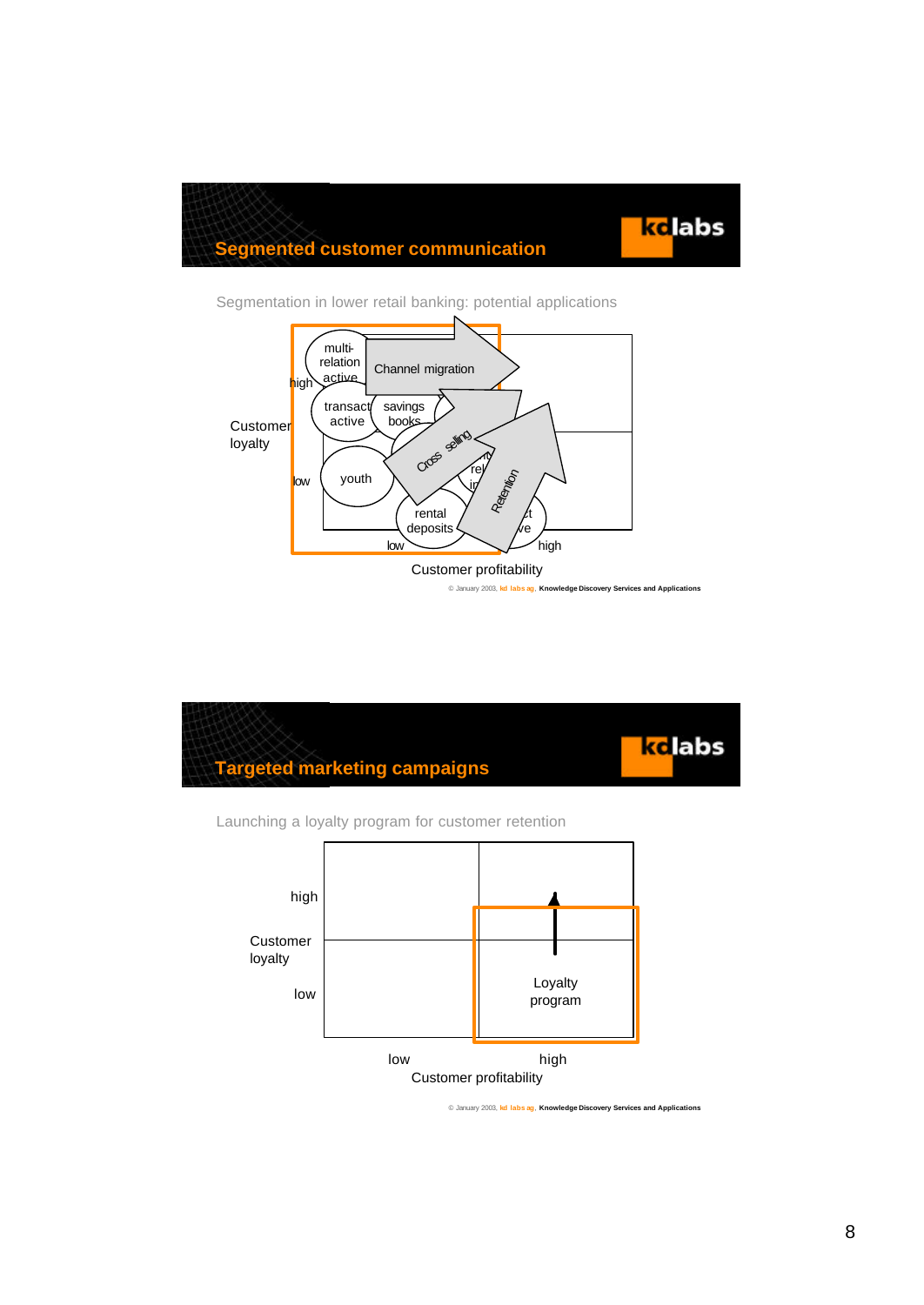

### **Targeted marketing campaigns**

#### Process of KD-driven customer selection



kc labs **Targeted marketing campaigns**



Mailing campaign for a loyalty program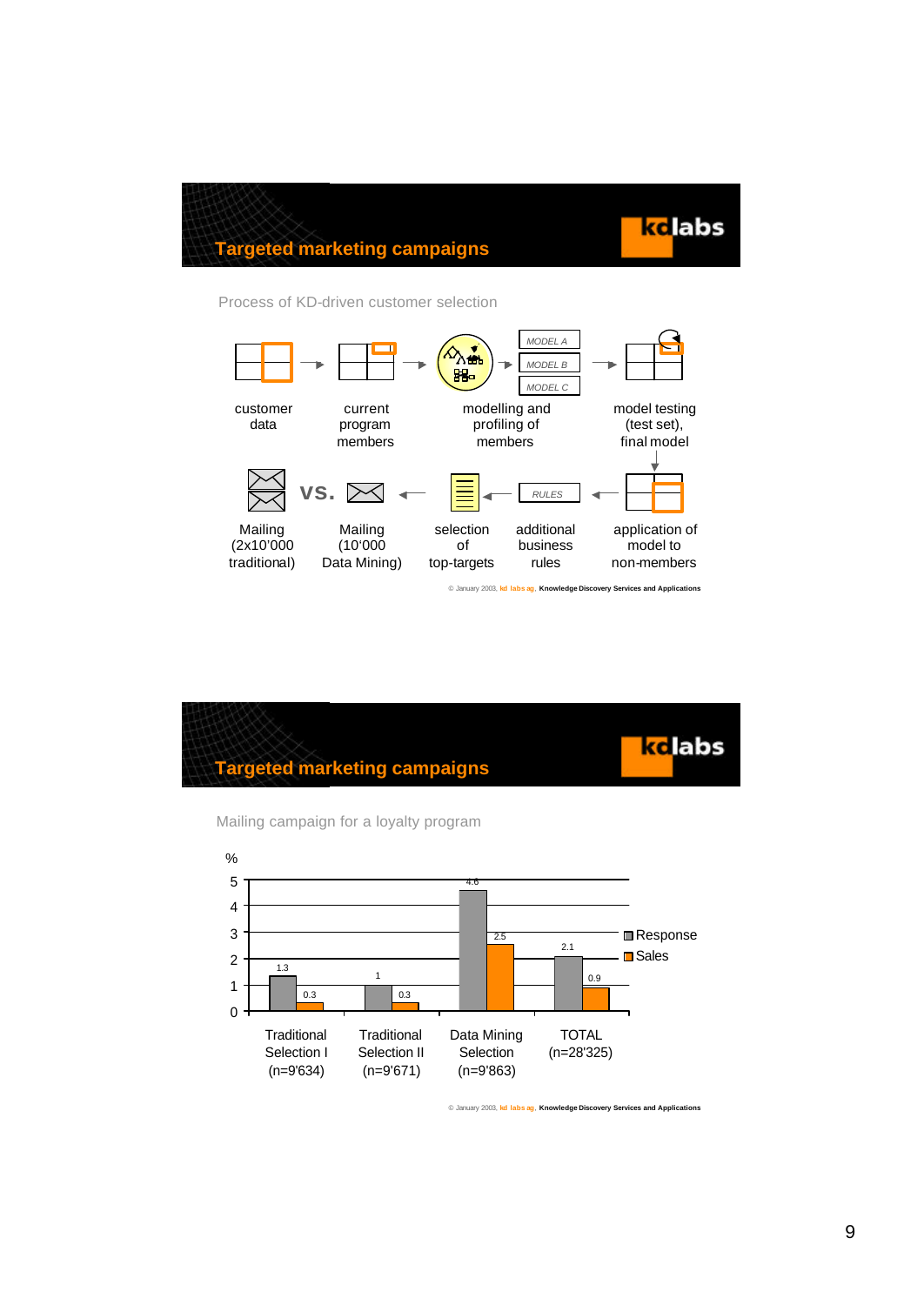



**Re-use is the key to provide knowledge discovery services**

- **Repeat a KD-process for the same customer, e.g.:** 
	- KPI's, like customer and employee satisfaction, must be build every year
	- Marketing campaigns are repeated, e.g. for different segments or products
	- Risk assessment has to be updated

– …

- **What can be reused** 
	- ⇒ same business problem
	- ⇒ same KD-process
	- ⇒ same data format
	- ⇒ most likely the same data quality problems
	- ⇒ different data content

© January 2003, **kd labs ag**, **Knowledge Discovery Services and Applications**



**Knowledge Discovery @ kdlabs**

**Key features of Mining Mart for KD services and applications**

- ß **Clever processing is the key to successful knowledge discovery**
- ß **Re-use is the key to provide knowledge discovery services**
	- Repeat a KD-process for the same customer



- Adapt a KD-process to a new customer
- Make a new KD-process for a known customer
- **B** DB based (pre-) processing of the data is the key to handle large **amounts of data**
- **KERG Mart as an open-system**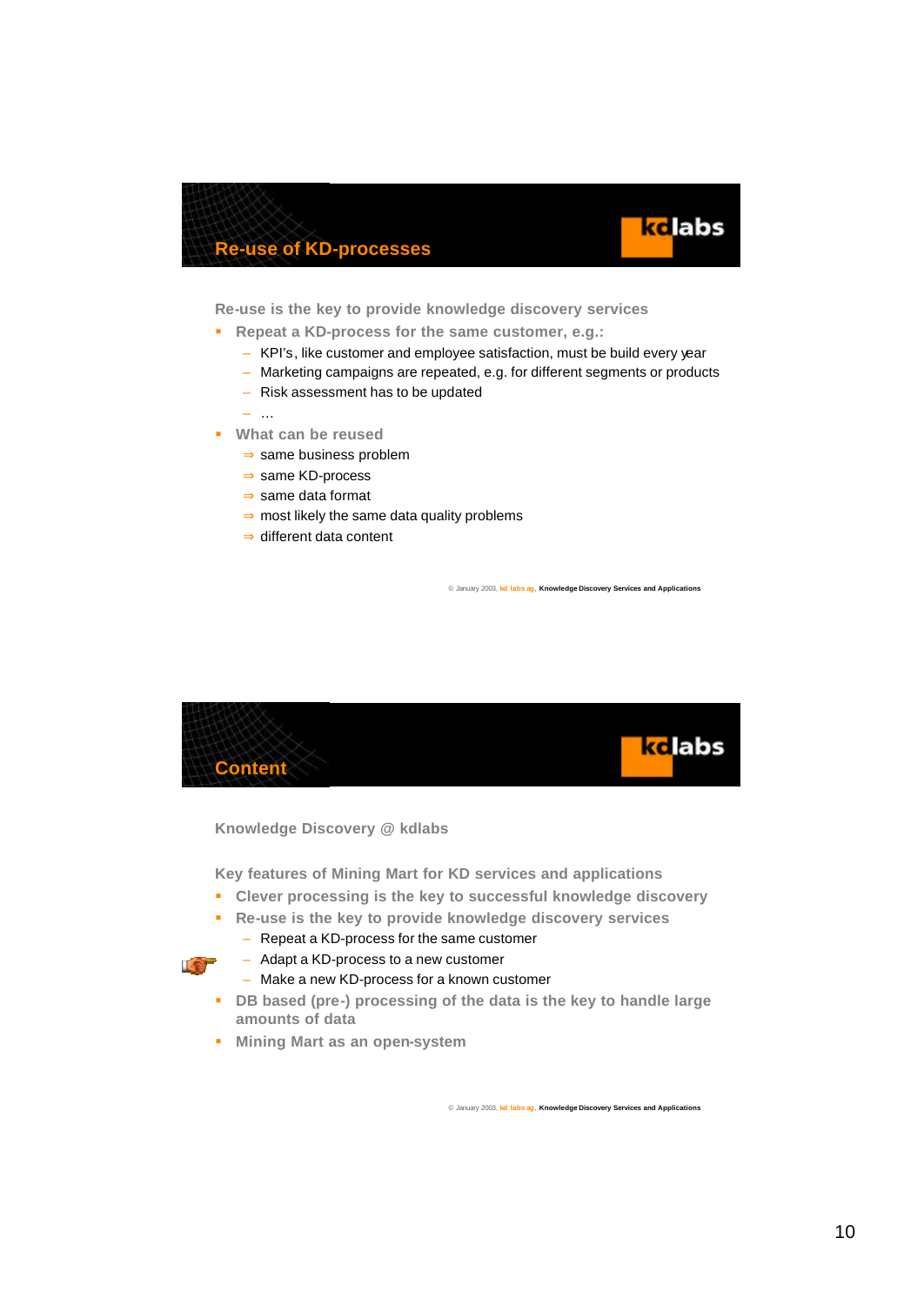

- **Kritage Marketing Research starts with a questionnaire**
- ß **Results are analysed to build a causal model of**
	- Customer satisfaction
	- Branding acceptance
	- Employee satisfaction
	- ….
- **to determine the influence factors and their impacts**
- ß **Needed**
	- to steer marketing actions,
	- to control their success, and
	- to report them to public (Key Performance Indicators)

© January 2003, **kd labs ag**, **Knowledge Discovery Services and Applications**

kclabs

#### ke labs **Causal Modelling for Marketing Research** $m \times$ Employee satisfaction - IED **SHEE NB OT LULL IN SSECTION** the Edit Van Smalde State this **BAAAQ & BY BEL AXAAT** ... 0.075 0.000 0.075 0.150 0.225 0.300 0.375 0.450 Voqeating Entscheidu  $b21$ Arbeitszeit 0176 Skenge  $4147$ Welettida 0.040 Teaconic Triustuána 0.034 Frauenhart 4.816 0139 Leistungen Processe 8116 First Fortiole 1, Orach 1, Values Chart 1, Imperite Chart / Pull Orach 1, Values 8 (1-3) Potter ), Graph / Vales Dort ), Inside Dort ), Pul Graph ), Install Pul (1-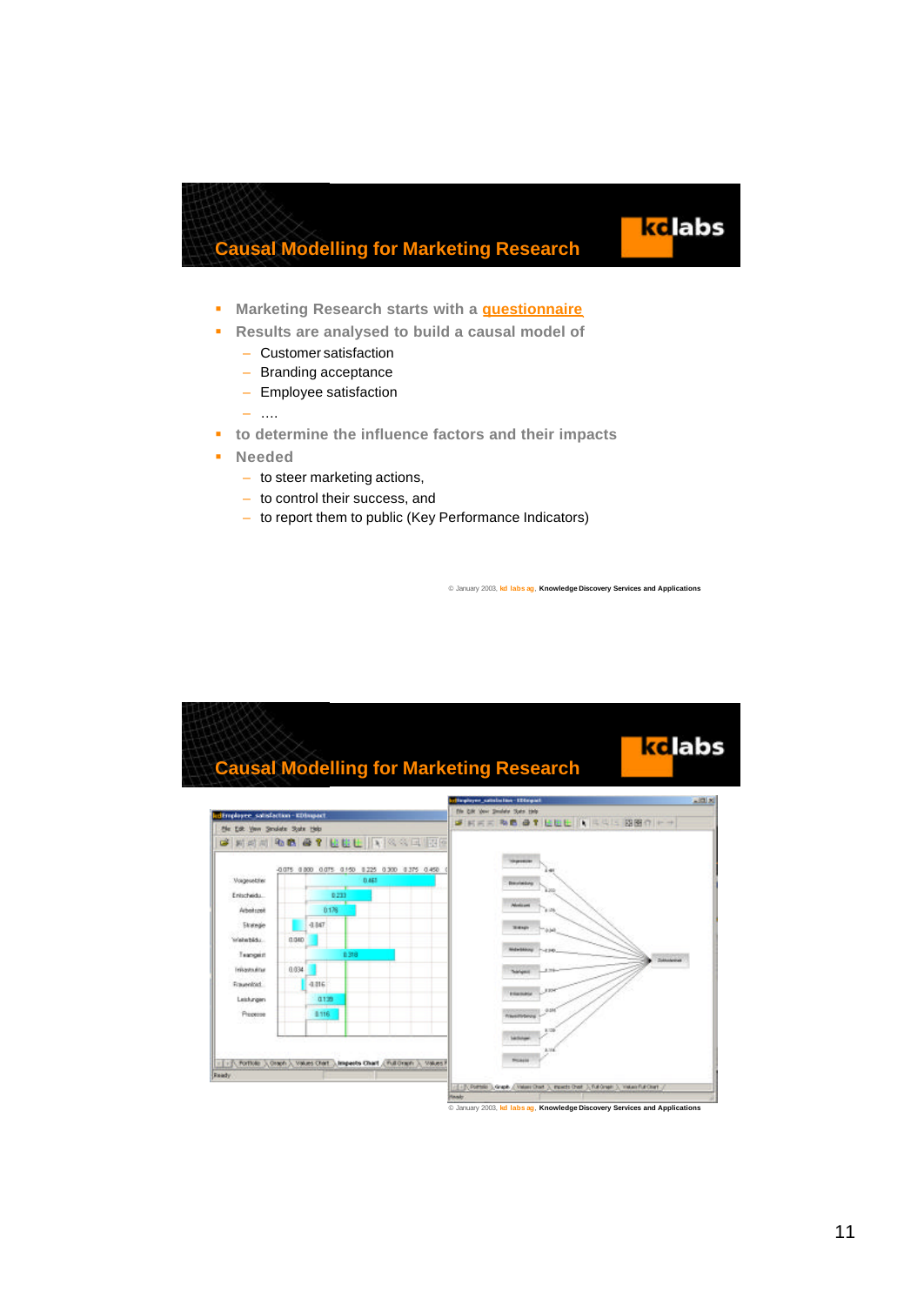

#### ß **Causal modelling for several customers**

- Customer Satisfaction
	- Gastronomy group (repeated)
	- Insurance company (repeated)
	- Public transport
	- Large Bank
- Branding acceptance
	- Soft drink company
- Employee Satisfaction
	- Large Bank
	- University
- ß **Causal modelling product:**
	- kdimpact

© January 2003, **kd labs ag**, **Knowledge Discovery Services and Applications**



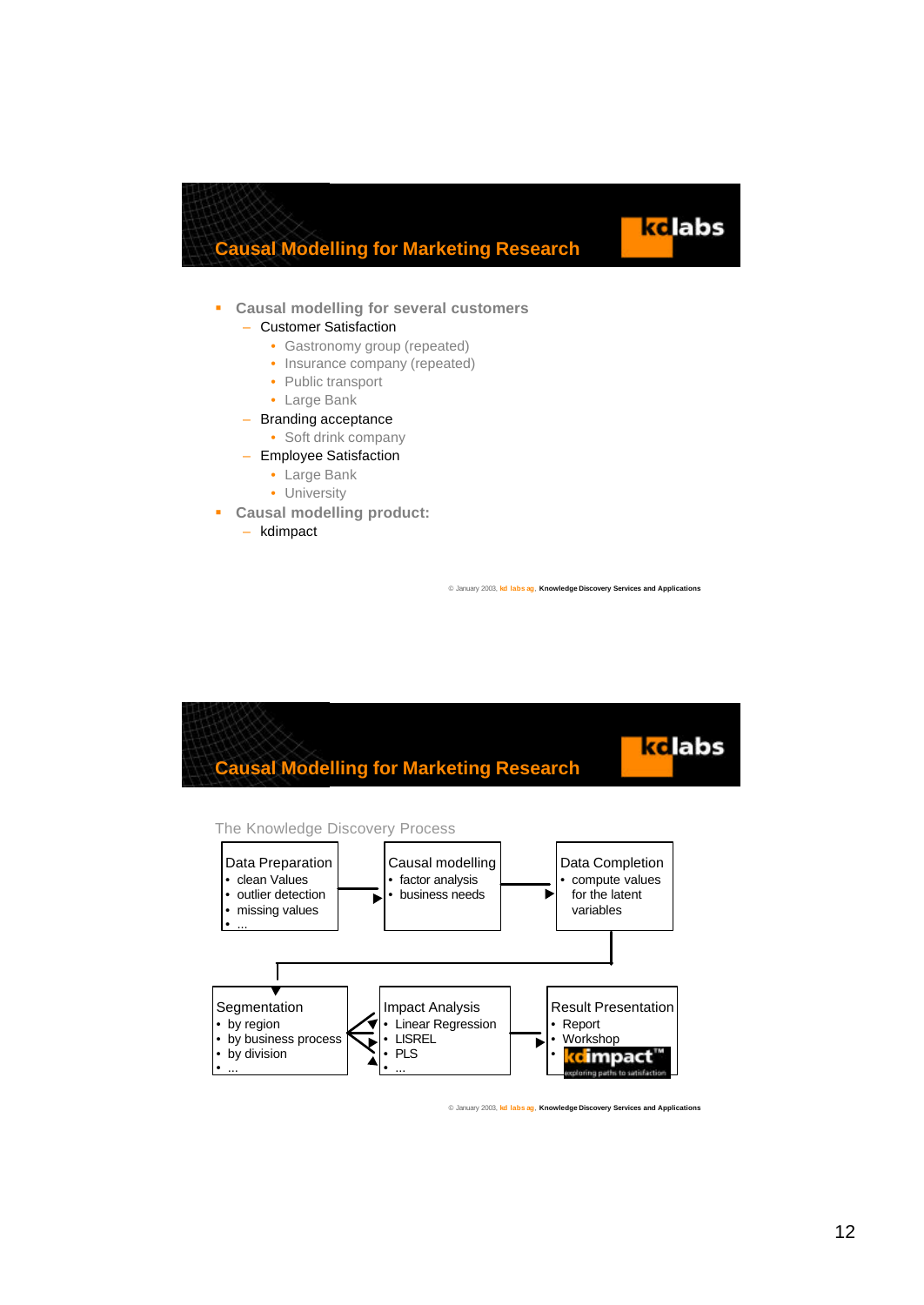



**Re-use is the key to provide knowledge discovery services**

- **Redapt a KD-process to a new customer** 
	- KPI's and the methods to obtain them should be comparable
	- CRM is a common methodology
	- …
- ß **What can be reused**
	- ⇒ similar business problem
	- ⇒ similar KD-process
	- ⇒ different data format, but similar type of data
	- ⇒ similar types of data quality problems
	- ⇒ different data content

© January 2003, **kd labs ag**, **Knowledge Discovery Services and Applications**



**Knowledge Discovery @ kdlabs**

**Key features of Mining Mart for KD services and applications**

- ß **Clever processing is the key to successful knowledge discovery**
- ß **Re-use is the key to provide knowledge discovery services**
	- Repeat a KD-process for the same customer

– Make a new KD-process for a known customer

– Adapt a KD-process to a new customer



- **B** DB based (pre-) processing of the data is the key to handle large **amounts of data**
- **KET Mining Mart as an open-system**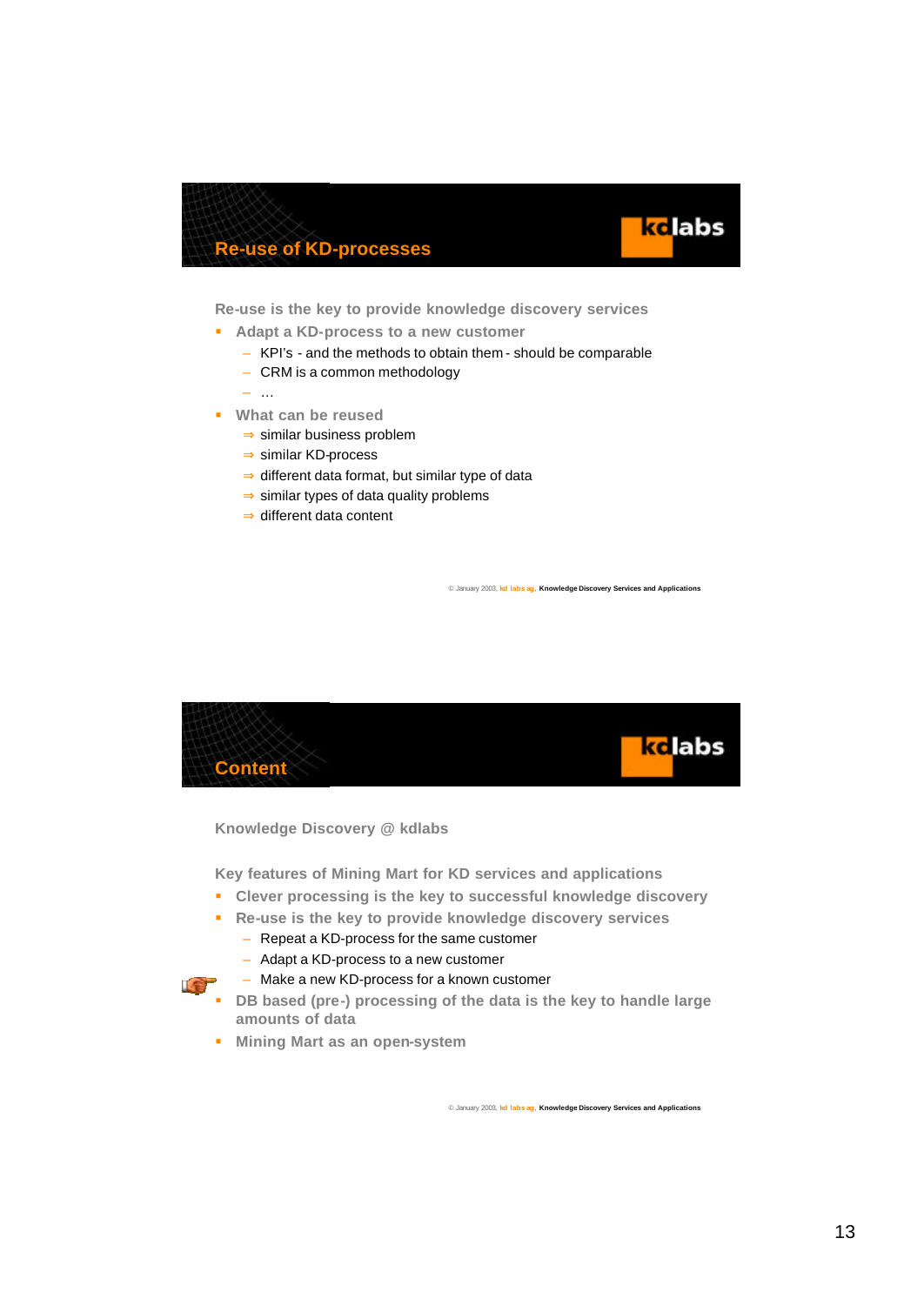



Three simple business goals of CRM



© January 2003, **kd labs ag**, **Knowledge Discovery Services and Applications**

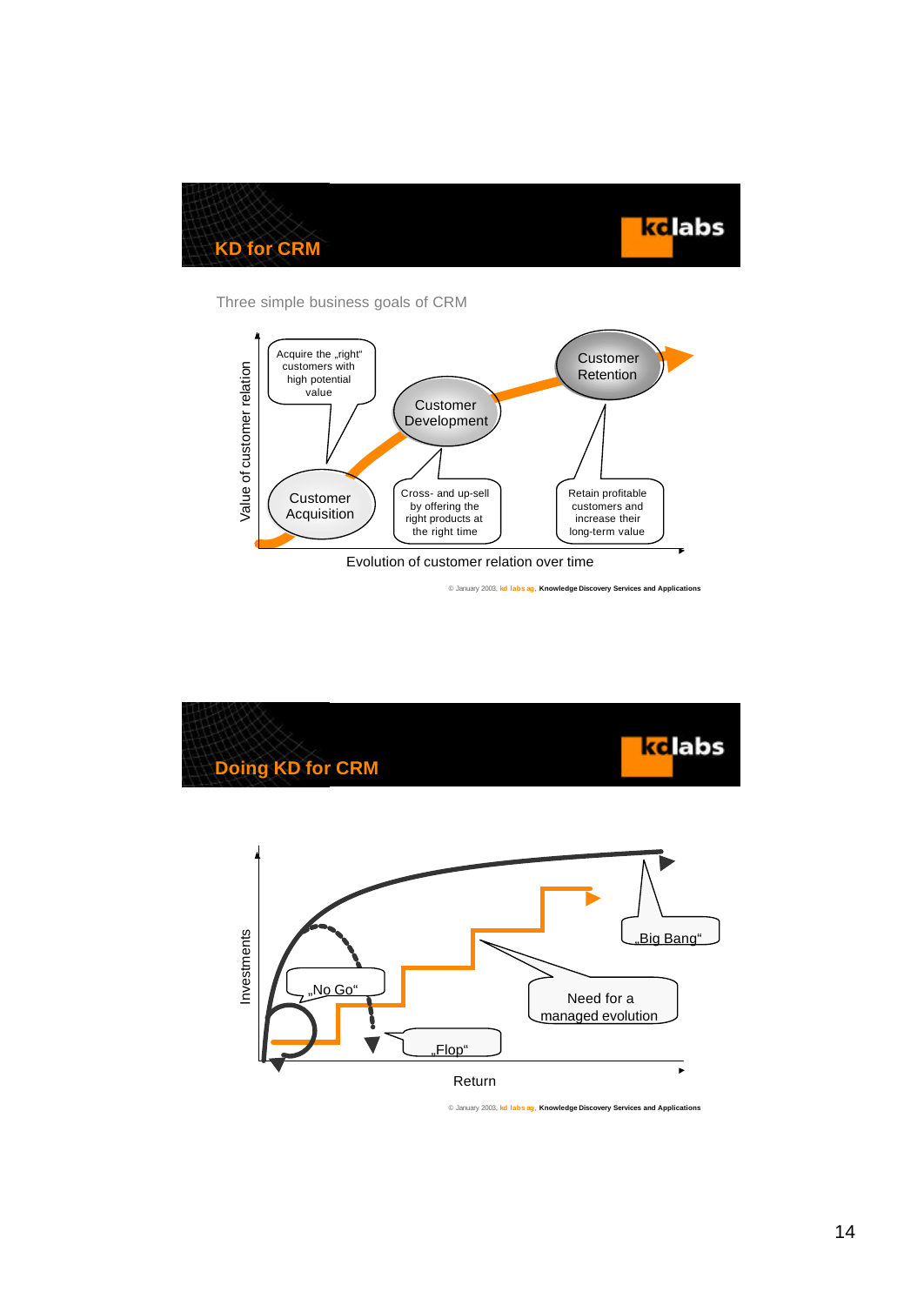



**Re-use is the key to provide knowledge discovery services**

- **KIMAKE A NEW KD-process for a known customer** 
	- have an overall vision (as CRM)
	- introduce KD in small, realistic and controllable steps
	- priorities them according to business value and expected ROI
- ß **What can be reused**
	- ⇒ different business problem
	- ⇒ different KD-process
	- ⇒ partially the same data format
	- $\Rightarrow$  partially the same data quality problems
	- ⇒ partially the same data content

© January 2003, **kd labs ag**, **Knowledge Discovery Services and Applications**



**Knowledge Discovery @ kdlabs**

**Key features of Mining Mart for KD services and applications**

- ß **Clever processing is the key to successful knowledge discovery**
- ß **Re-use is the key to provide knowledge discovery services**
	- Repeat a KD-process for the same customer
	- Adapt a KD-process to a new customer
	- Make a new KD-process for a known customer



- **DB** based (pre-) processing of the data is the key to handle large **amounts of data** 
	- **KET Mining Mart as an open-system**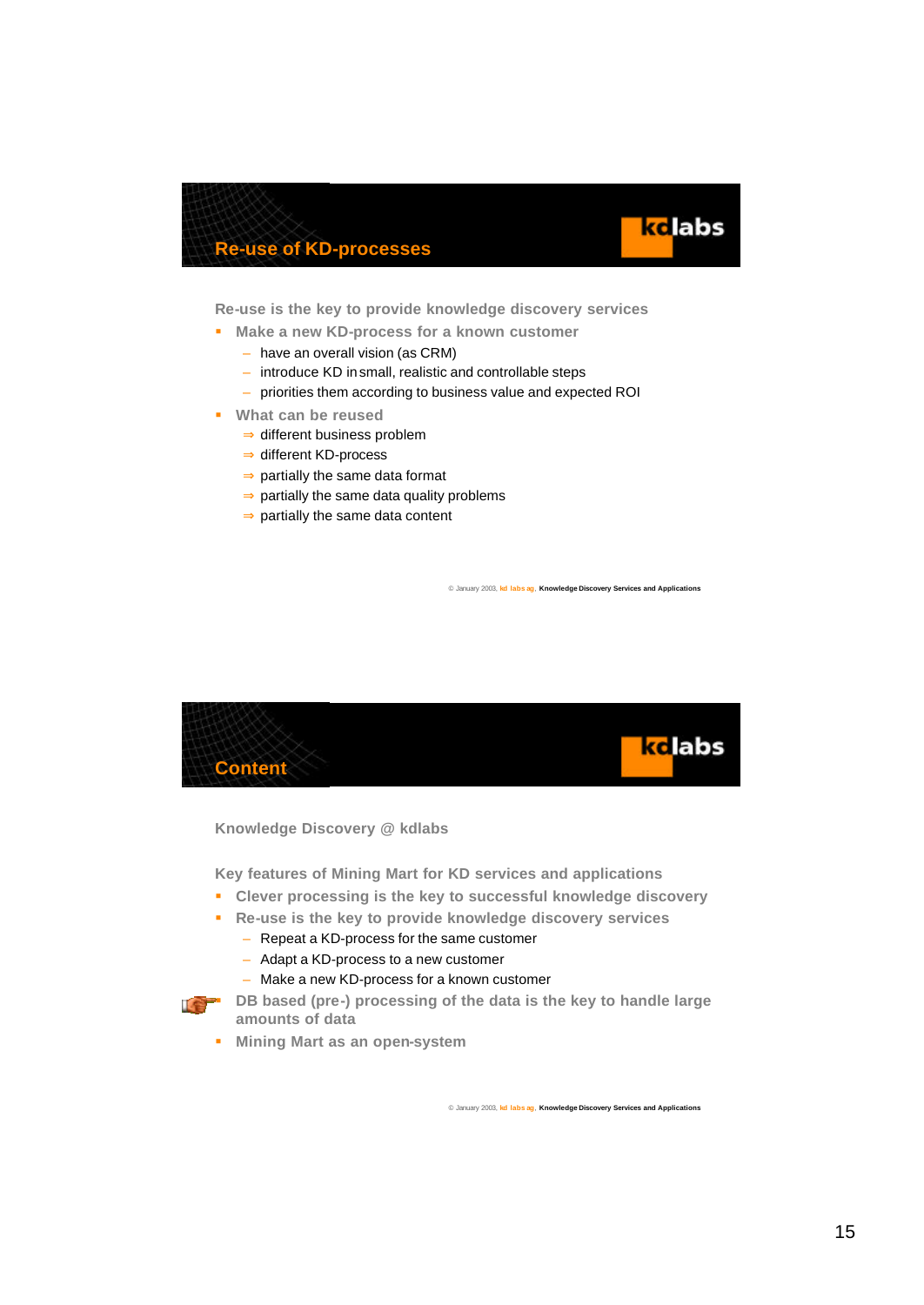

ke labs

#### **The Business Problem**

- **Size of worldwide money laundering per year US\$ 590-1'500 billion**
- **Over 95% of delinquency sum still undiscovered**
- Criminal potential obvious since September 11, 2001; top-priority for countering the financing of terrorism
- **Significant damage of reputation and high fines for involved financial** institutions and managers
- **FATF** (financial action task force) demands for stronger regulations in affiliated countries
- **Governments strengthen anti-money laundering laws and regulations**
- **Effective Money Laundering detection by bank's helps to protect the** secrecy of banking
- **EXTERN** Large banks have millions of transactions per day to check

© January 2003, **kd labs ag**, **Knowledge Discovery Services and Applications**

### **Detecting Money Laundering Activities**

**Examples of what has to be detected**

- ß transactions from/to *uncooperative countries* or *exposed persons*
- **unusual high cash deposits**
- **high level of activity on accounts that are** *generally* **little used**
- **EX withdrawal of assets** *shortly* **after they were credited to the account**
- **n** *many* payments from different persons to one account
- ß *repeated* credits *just under* the limit
- **fast flow of a high volume of money through an account**
- and many more ... e.g. have a look at:
	- **FIU's in action: 100 cases from the Egmont Group**
	- **Yearly report of the Swiss MROS**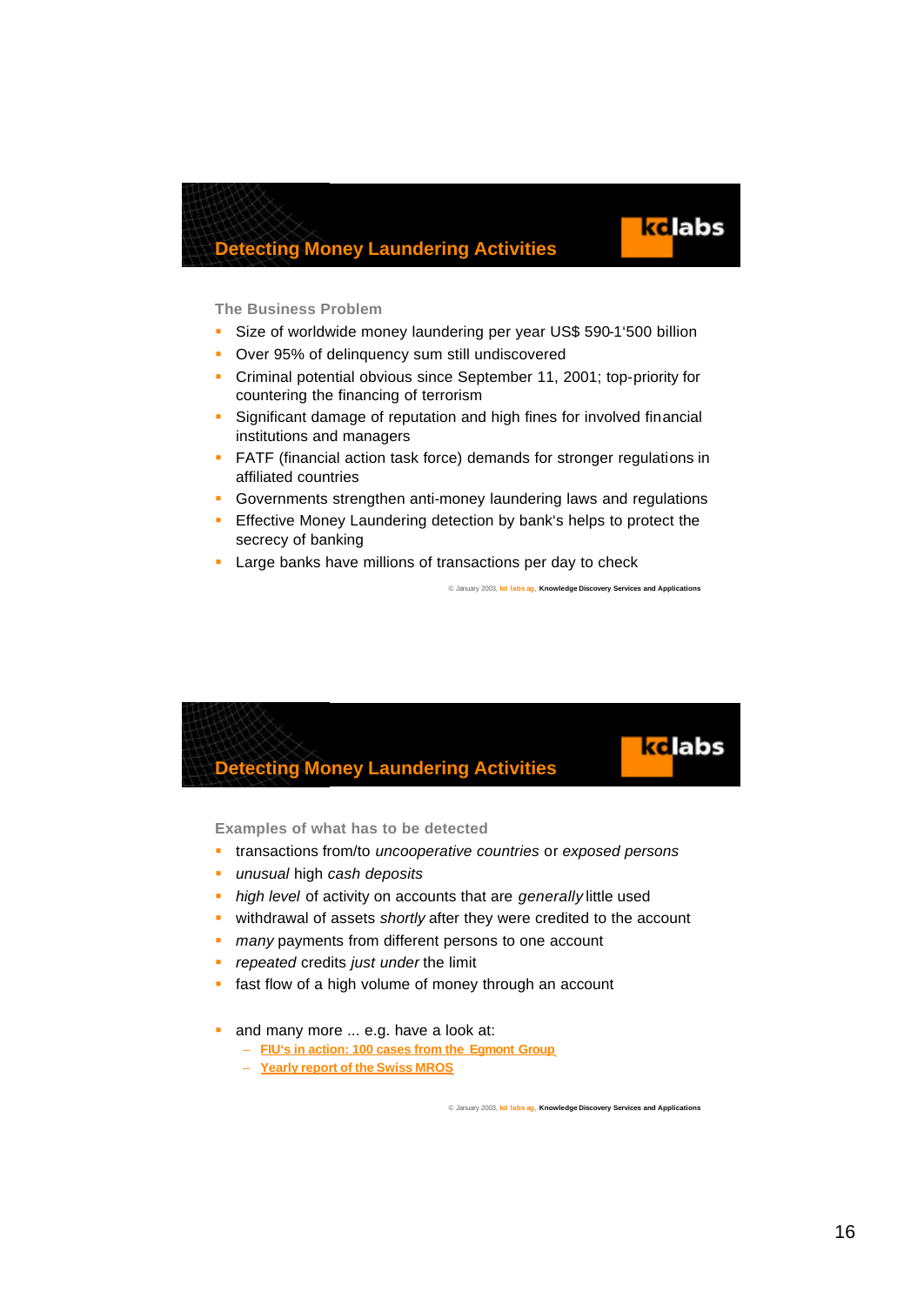



**Overview**



© January 2003, **kd labs ag**, **Knowledge Discovery Services and Applications**

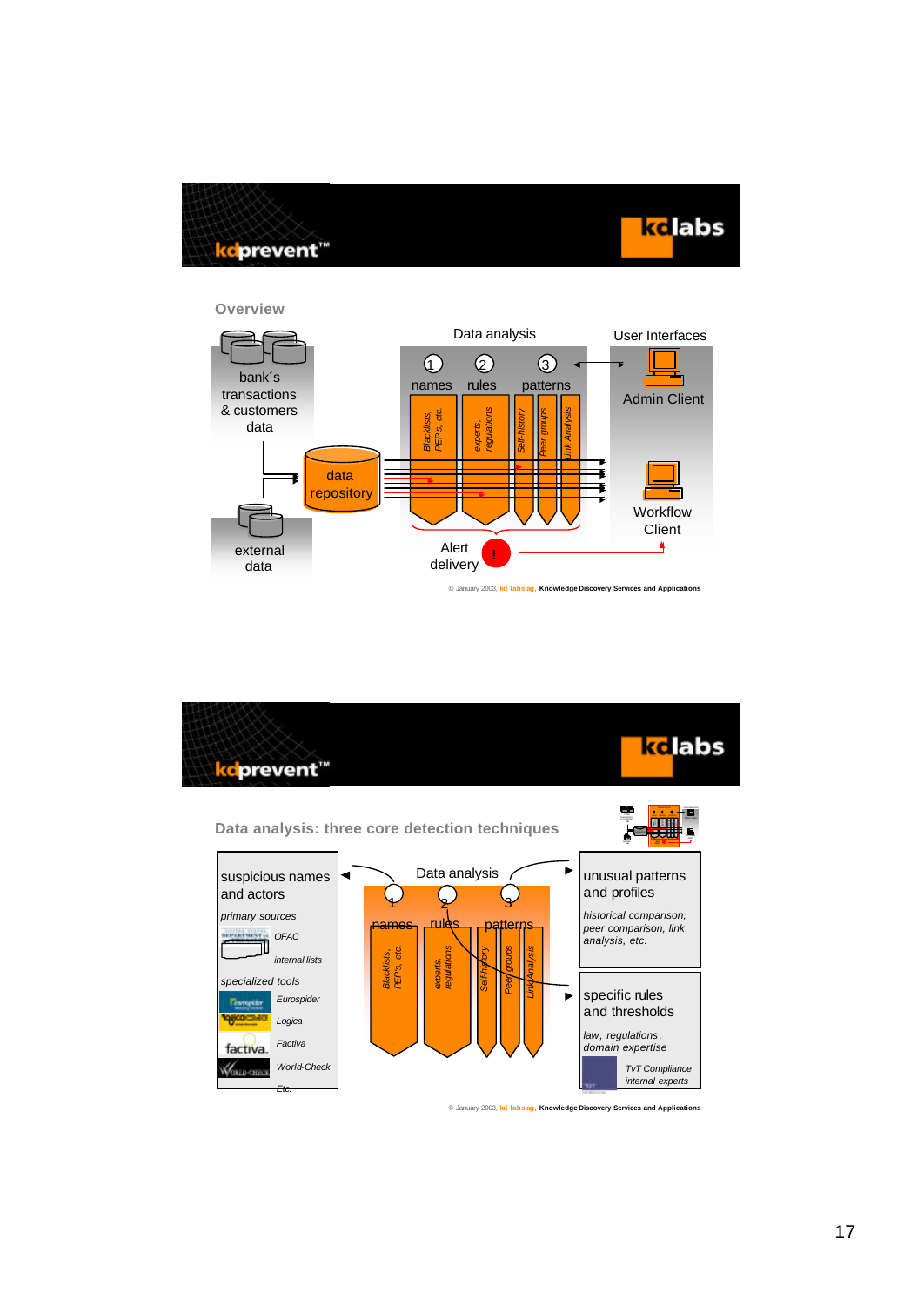

## ke labs

#### **Data analysis: detecting unusual patterns / profiles**



- **Pattern discovery 1: self history** 
	- *e.g.* unusual activity in an account history based on multidimensional time series analysis and comparison
		- ⇒ **time series analysis and comparison**
- **Pattern discovery 2: peer groups** 
	- *e.g.* unusual behaviour compared to peer group based on natural clusters and/or pre-defined segments
		- ⇒ **clustering, segmentation and outlier detection**
- ß Pattern discovery 3: link analysis
	- *e.g.* similarities in different accounts based on connected/linked transactions that are not otherwise expected to occur
		- ⇒ **Pattern detection and matching**





- **The raw data (transactions) have to be processed in several ways** 
	- Aggregations (e.g. total amount incoming cash per week)
	- Time-series (e.g. volume of the days of a month)
	- Customer profiles
	- ...
- ß **E.g. the aggregation and time-series building** 
	- takes ~15min per 1 mio. transactions to process in a DBMS
	- it is not possible to (pre-) process them in current data mining workbenches
		- as they have only basic operations to be performed in the DB
		- any more complex operations tries (an fails) to load all data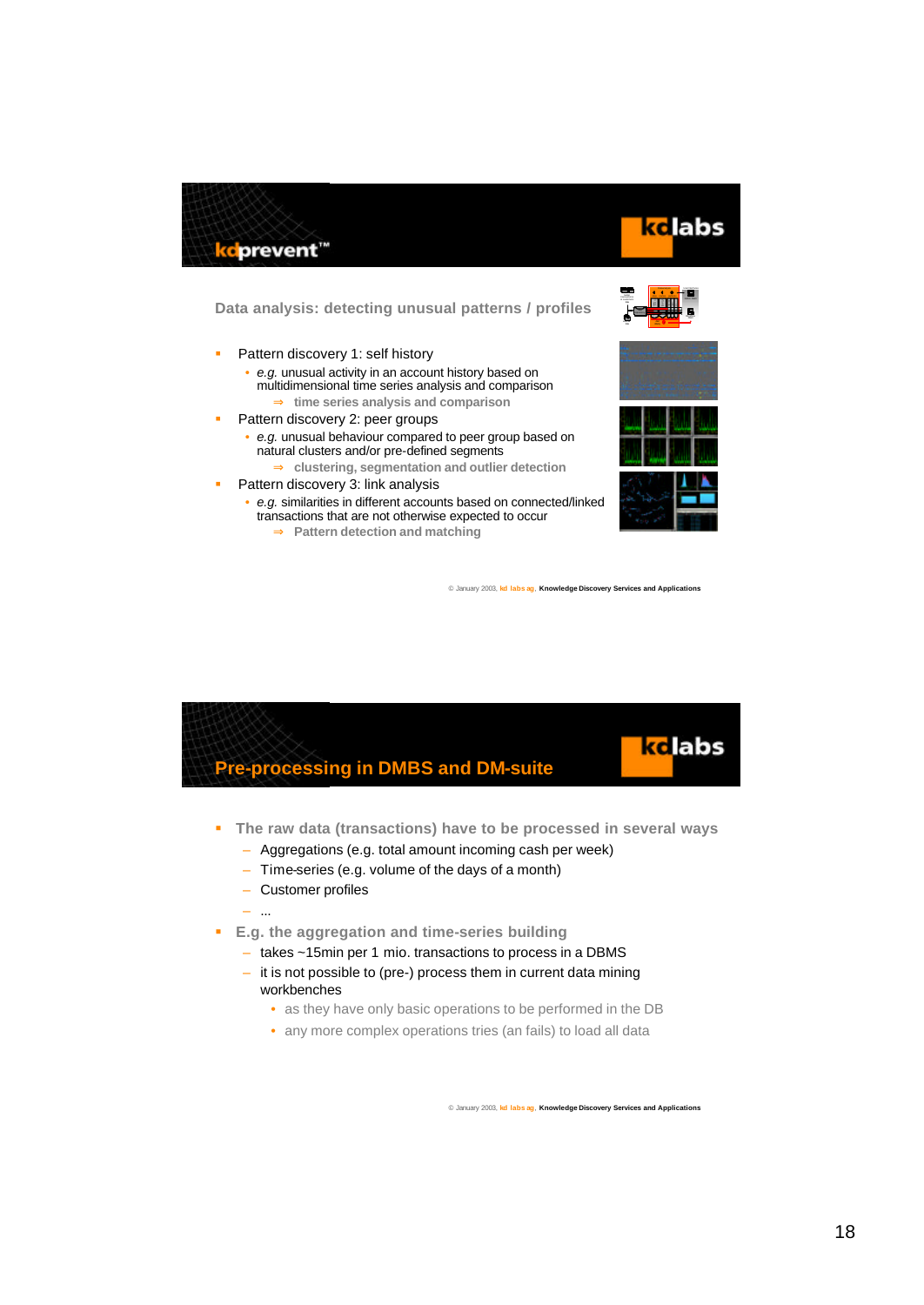



**Knowledge Discovery @ kdlabs**

**Key features of Mining Mart for KD services and applications**

- ß **Clever processing is the key to successful knowledge discovery**
- ß **Re-use is the key to provide knowledge discovery services**
	- Repeat a KD-process for the same customer
	- Adapt a KD-process to a new customer
	- Make a new KD-process for a known customer
- **B** DB based (pre-) processing of the data is the key to handle large **amounts of data**



ß **Mining Mart as an open-system**

© January 2003, **kd labs ag**, **Knowledge Discovery Services and Applications**



**Mining Mart under the GNU general public license?** ⇒ **The "Linux" of the Data Mining Workbenches? What could that mean?**

- **Everyone can get, use and extend the software (e.g. operators)**
- **s** Successful extensions can be given back to public
- ß **Everyone has access to successful KD-cases**
- ß **Successful KD-cases can be stored in the public case -base Why could it be interesting to contribute to it, for**
- $\bullet$  the Data Mining Workbench providers
- **the Data Mining Services and Application providers**
- **the (large scale) Data Mining Users**
- $\bullet$  the Consortium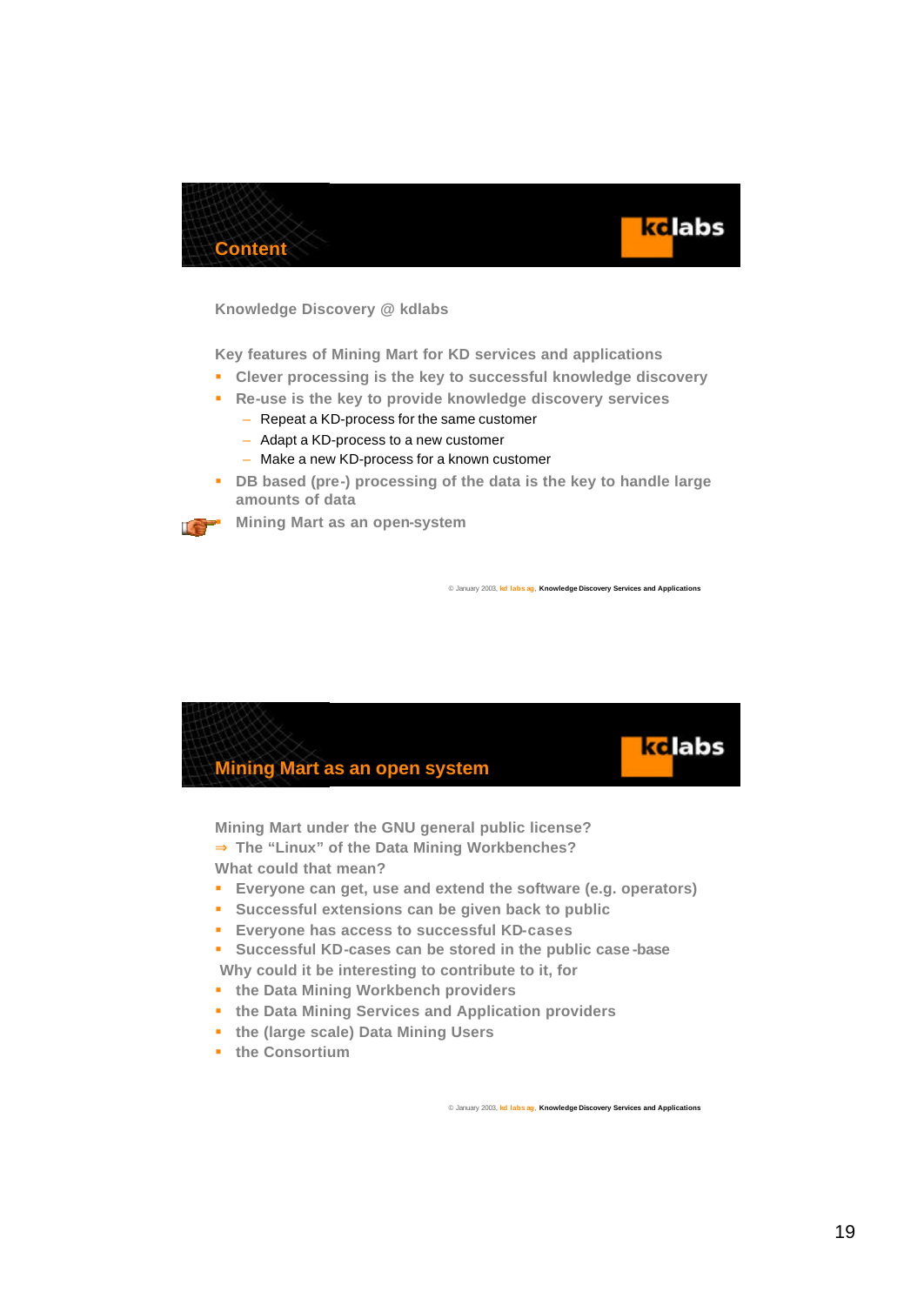### **Mining Mart as an open system**

**Why could it be interesting to contribute to it, for the Data Mining Workbench (DMW) providers**

**The System, an unwanted concurrence? Not really!** 

- **Fig. 3** The Mining Mart strength is pre-processing
- ß **The DMW's strength is mining and visualisation**
- ß **Pre-processing requirements are the limit of the DMW's usability Why should they contribute to the case -base?**
- **If makes their main business (selling their tool) easier**
- **FILE THEY CAN ACCESS public cases and adapt them for their system**
- **Peploying cases of successful usage of their system is a free advertisement of their system**
- ß **They gain from public improvements of their deployed cases**

© January 2003, **kd labs ag**, **Knowledge Discovery Services and Applications**

kelabs



**Why could it be interesting to contribute to it, for the Data Mining Services and Application providers**

**There is an open system alternative to DMW's**

- **The "base price" of deployed KD services is smaller**
- **Fig. 3** The system can be much easier extended
- ß **Giving extension back to public reduces "Maintenance-Costs"**

**The public case base is an unwanted concurrence? Not really!**

- **The don't have to publish the technical cases, and the systems helps to maintain an internal case -base as well.**
- ß **Published "business parts" of cases can be an advertisement**
- **Public cases can serve for inspiration and training of staff.**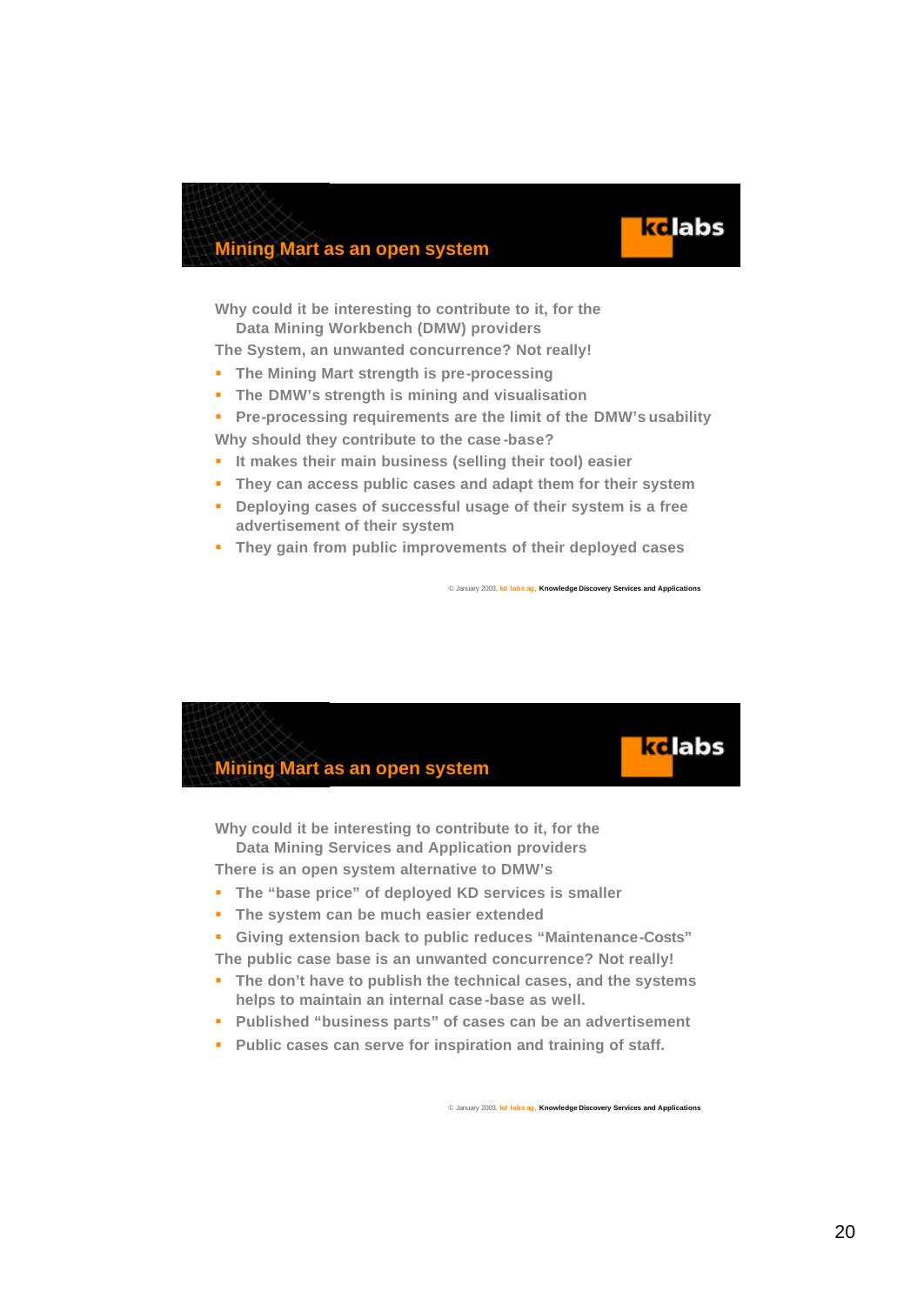### **Mining Mart as an open system**

**Why could it be interesting to contribute to it, for the (large scale) Data Mining Users**

**It's not their business, but they can improve their business better with data mining**

**Advantages due to an open system**

- **Fig. 5 The can access a free system**
- **Fig. 7** The don't have to maintain the extensions they made

**Advantages due to an public Case -base**

- **They can access a vendor independent reference of successful cases**
- ß **They can take the cases or contact the provider**
- ß **They get free improvements and maintenance on published cases**

© January 2003, **kd labs ag**, **Knowledge Discovery Services and Applications**

ke labs



**Why could it be interesting to contribute to it, for the Consortium**

**Selling Mining Mart is not an option as** 

- **Reduced Show Shows the whole system**
- **Reducer** No one is interested to provide support
- **Without active maintenance it stops running sooner or later**
- ⇒ **There is no market to sell it**

**Being a mayor provider of an open Mining Mart is advertisement**

- ß **Be a "Linus Thorwald"**
- **Reducess Frank open system Mining Mart can generate business for you around the system, if you use and keep your advantage of knowing the system**